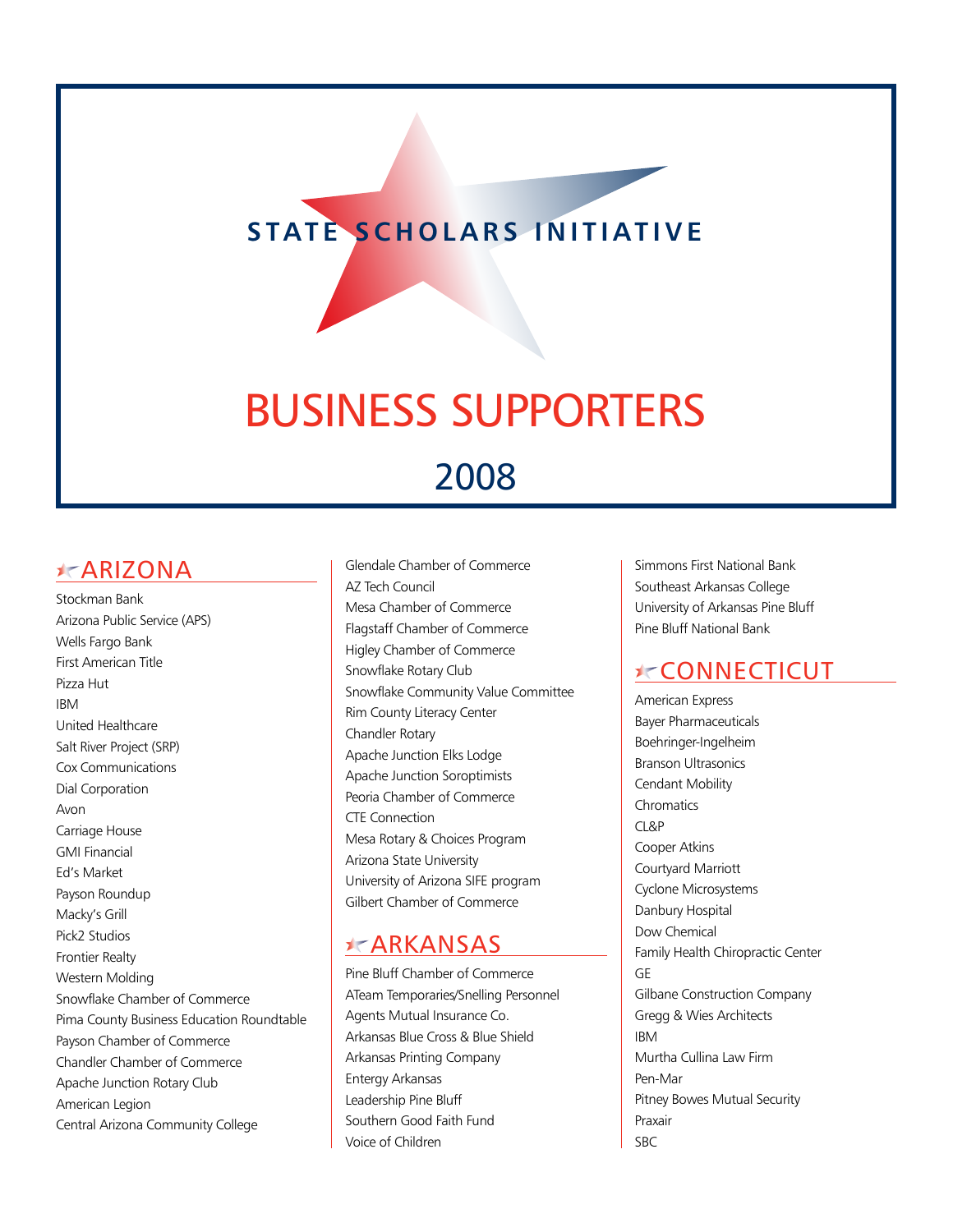The Bilco Company Turner Construction Company United Illuminating Company Wal-Mart Webster Bank **WTNH** Yale Repertory Theatre Yale-New Haven Hospital

#### **NDIANA**

C & D Technologies Batesville Area Chamber of Commerce 3M Fifth Third Bank Delco Crown Point Chamber of Commerce First Farmers Bank & Trust Evansville Chamber of Commerce Connersville Chamber of Commerce Eli Lilly Remax Logansport Community Schools and Century Career Center Madison Area Chamber of Commerce Merrillville Chamber of Commerce Lehigh Portland Cement Wabash Chamber of Commerce Bank One

## **KKENTUCKY**

Adecco All Creature Veterinary American Express Bell Telephone Better Bodies Central Bank and Trust Edward Jones Investment Family Bank Farm Credit Services Fayette County Schools Fidelity Investments Glasgow Recreation Department Hall & Jones Funeral Services Hellman Lumber Johnson Industries Kentucky Banking Center Merrill Lynch Mountain View Church of Christ Mullineaux Management Services Pikeville Medical Center

Proctor Davis Ray Engineering Sanders Law Firm Sanitation District Southern Cross Trading **Techdomain** University of Kentucky

#### Louisiana

Entergy Martin Lumber Company

### **\*MARYLAND**

The Associated: Jewish Community Federation of Baltimore – Macht Philanthropic Fund Baltimore County Government Bank of America CCBC TIME Center Citigroup Foundation Community College of Baltimore County Constellation Energy Group Corporate Office Properties Management Deloitte Touche Dollar General France-Merrick Foundation IBM Corporation Kaiser Permanente Lockheed Martin Corporation M&T Bank Maryland Construction Trade Association Maryland Higher Education Commission Maryland State Department of Education (Perkins/GEAR-UP) McCormick & Company NASA Goddard Space Flight Center Northrop Grumman Provident Bank Space Telescope Science Institute SunTrust Bank T. Rowe Price Associates Foundation University of Maryland Baltimore University System of Maryland (U.S. Department of Education) Verizon Villa Julie College Wachovia Bank

# **MASSACHUSETTS**

Accton Technologies Acupuncture & Herbal Healthcare Arbonne International

Baystate Health Biogen IDEC Birch Manor Rehabilitation & Skilled Nursing **Center** Burlington Area Chamber of Commerce Cambridge Credit Counseling Corporation Cambridge Savings Bank CC Properties Century Bank Chicopee Chamber of Commerce Chicopee Savings Bank Chicopee Visiting Nurse Association Citizens Bank Coachravi Comcast Commonwealth Engineering Creative Financial Group Distinctive Marketing Eastern Bank EMC Corporation Fairmount Associates Framingham State College Gilbane Construction Grynn & Barrett Harvard Vanguard Medical Associates Holyoke-Chicopee-Springfield Head Start IBM Innovative Business Systems Intel Massachusetts Johnson O'Connor Law Offices of Gina Torres-Vanasse Lifetime Home Loans Marlborough Chamber of Commerce Massachusetts Biotech Council – BioEd Foundation Minuteman Ventures Murphy Insurance Agency New England Merchants Noble & Associates PeoplesBank REMAX First Choice Real Estate **SCEPTRE** Stoneham Savings Bank TD Banknorth The Career Place The Millipore Foundation Traveler's Supply UMass Medical School University of Massachusetts Westover Job Corps Center WSRS Radio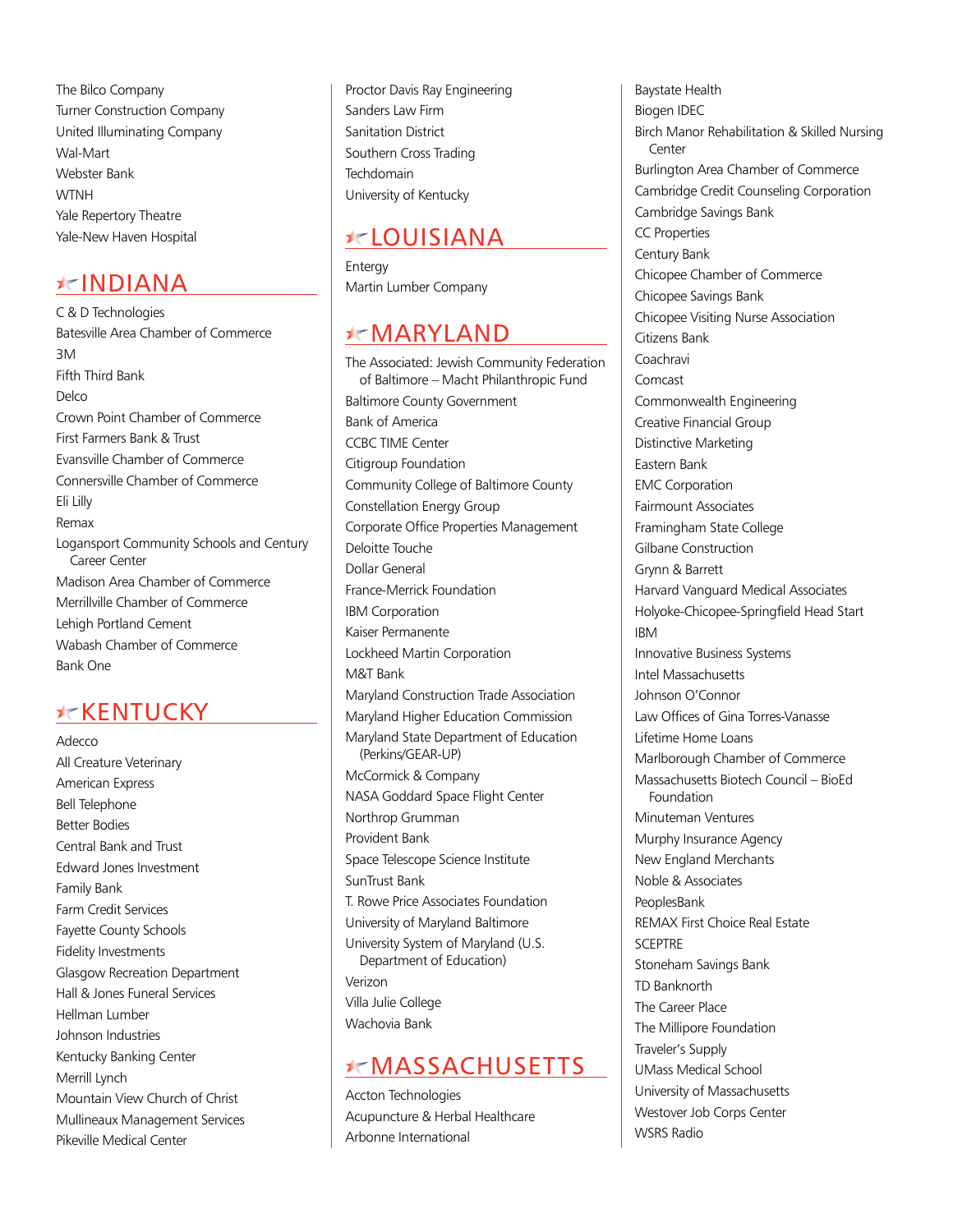# MICHIGAN

Alpha Technology Black Men Inc. of Lansing Buena Vista Township Castillo & Assoc. Consultants Charlevoix Chamber of Commerce Chrysler Corporation Citizens Insurance Community Mental Health Delphi-Saginaw Elk Rapids Chamber of Commerce The Dow Chemical Company First National Bank in Howell First Ward Community Center Ford Motor Company Fortune Hi-Tech Marketing General Motors Corporation GLP & Associates Howell Area Chamber of Commerce Injectronics Inline Design Lansing Community College Lawrence-Webster Livingston County Daily Press & Argus Marshall Fields Michigan Chamber of Commerce Michigan Department of Transportation Michigan State University Michigan Virtual University Miller & Co. Mobile Medical Response National City Bank Pepsi-Cola Professional Engineering Associates Public Libraries of Saginaw Saint Joseph Mercy Livingston Hospital Saginaw County Business & Education Partnership Steelcase Smith Barney State Farm Insurance Sturgis Chamber of Commerce Tanger Outlet Center The Rossman Group Thurin Total Solutions Group West Livingston Counseling Whirlpool Corporation Wilcox Professional Services

## Mississippi

AT&T

Entergy Blakeman, Brister & Putman Financial Sanderson Farms State Farm Insurance Company Mississippi Power Northrop Grumman Ship Systems JBHM Education Group Masonite Trustmark National Bank **MINACT** 

## Missouri

Embarq AT&T State Farm Insurance St. Louis Community College Regions Bank Fortune Insurance Edward Jones National City Bank Executive Financial Group Schaefer Autobody Centers Westside Personnel Services SSD Technical Education Ameren UE Texas County Memorial Hospital Texas County Mutual Insurance Big Country 99 Pearl Motor Company Consolidated Electric Company Commerce Bank First National Bank of Audrain County Missouri Highway Patrol Audrain Medical Center

## **X-NEW HAMPSHIRE**

GOAL/QPC (HR State Council) GT Solar NH High Technology Council Laconia Savings Bank Northeast Delta Dental Claremont Savings Bank NHBIA (Business & Industry Assoc.) Autoserv of Tilton Army National Guard Wal-Mart Department of Transportation

Franklin Savings Bank TD Banknorth Upper Valley Business & Education Partnership Gunstock Ski Resort MJ Harrington & Co. NHCTC-Laconia (Running Start) Plymouth State University

#### Oklahoma

Ardmore Alumni Association Ardmore Development Ardmore Village Jewelry AmericInn Bixby Educational Foundation Bixby Leadership Bixby Optimist Club Brangus Feed Lot Carter County Dodge Child Nutrition Services (Aramark) Dancing Rabbit Antiques Express Personnel Fenix Constructors First National Bank First National Bank of McAlester Frito-Lay IBC Bank John Otey Attorney McAlester Country Club Mercy Memorial Foundation Noble Energy Noble Foundation Pepsi-Cola Prattville Tag Agency Sonic Drive-In Sperry Sperry Merchants' Association Wal-Mart YWC

## **ERHODE ISLAND**

Raytheon **GTECH** Washington Trust Met Life **TACO** CVS Verizon Fleet Econotel Business Systems EBS